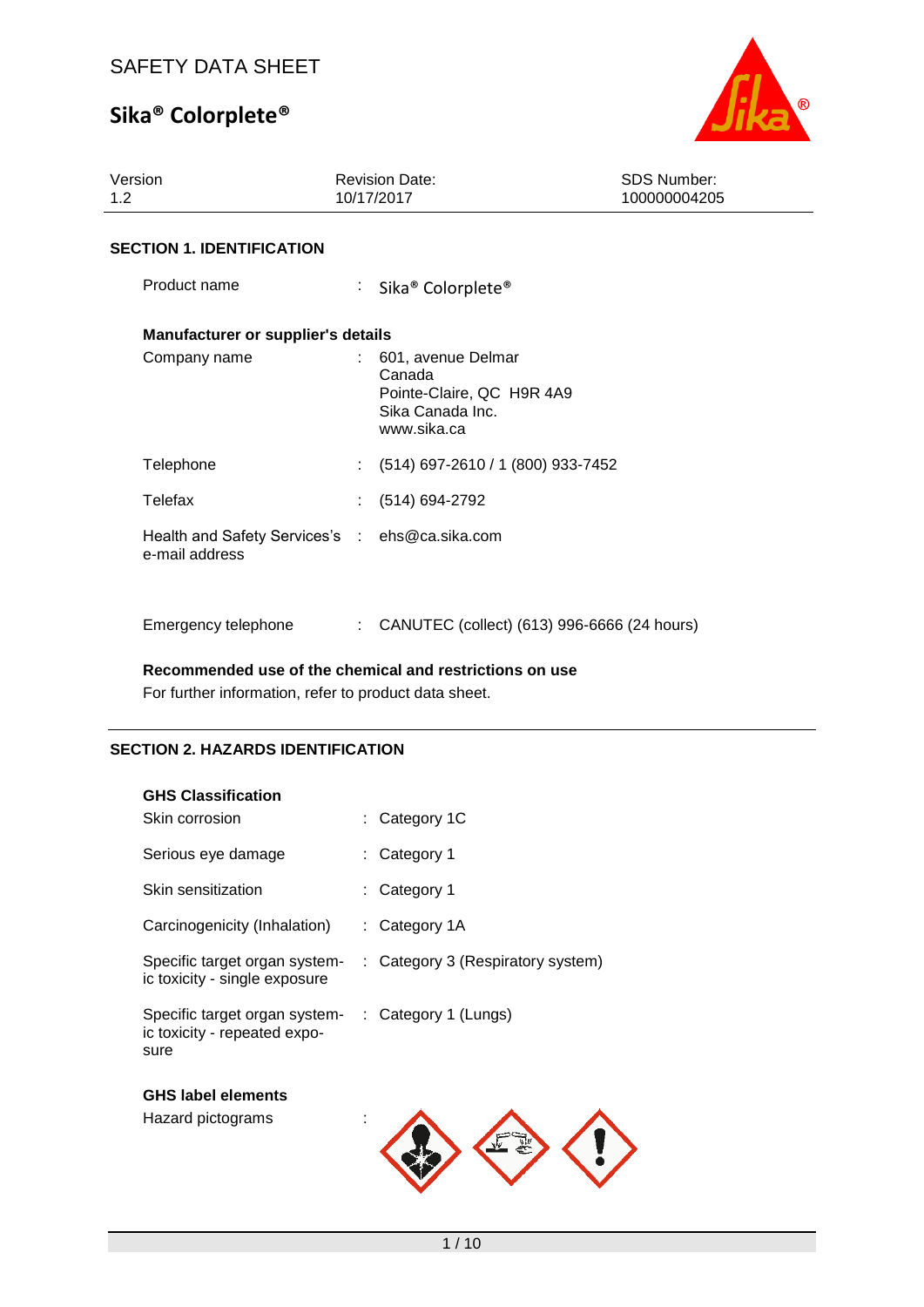

| Version<br>1.2                  | <b>Revision Date:</b><br>10/17/2017                                                                                                                                                                                                                                           | SDS Number:<br>100000004205                                                                                                                                                                                                                                                                                                                                                                                                                                                                                                                                                                                                                                                                                                                                                                                                                                                                                                                                                                                                                                                                                                                                                                                                                                                                                                   |
|---------------------------------|-------------------------------------------------------------------------------------------------------------------------------------------------------------------------------------------------------------------------------------------------------------------------------|-------------------------------------------------------------------------------------------------------------------------------------------------------------------------------------------------------------------------------------------------------------------------------------------------------------------------------------------------------------------------------------------------------------------------------------------------------------------------------------------------------------------------------------------------------------------------------------------------------------------------------------------------------------------------------------------------------------------------------------------------------------------------------------------------------------------------------------------------------------------------------------------------------------------------------------------------------------------------------------------------------------------------------------------------------------------------------------------------------------------------------------------------------------------------------------------------------------------------------------------------------------------------------------------------------------------------------|
| Signal Word                     | Danger                                                                                                                                                                                                                                                                        |                                                                                                                                                                                                                                                                                                                                                                                                                                                                                                                                                                                                                                                                                                                                                                                                                                                                                                                                                                                                                                                                                                                                                                                                                                                                                                                               |
| <b>Hazard Statements</b>        | repeated exposure.                                                                                                                                                                                                                                                            | : H314 Causes severe skin burns and eye damage.<br>H317 May cause an allergic skin reaction.<br>H335 May cause respiratory irritation.<br>H350i May cause cancer by inhalation.<br>H372 Causes damage to organs (Lungs) through prolonged or                                                                                                                                                                                                                                                                                                                                                                                                                                                                                                                                                                                                                                                                                                                                                                                                                                                                                                                                                                                                                                                                                  |
| <b>Precautionary Statements</b> | : Prevention:<br>and understood.<br>the workplace.<br>face protection.<br><b>Response:</b><br>induce vomiting.<br>CENTER/doctor.<br>CENTER/doctor.<br>attention.<br>attention.<br>reuse.<br>Storage:<br>tightly closed.<br>P405 Store locked up.<br>Disposal:<br>posal plant. | P201 Obtain special instructions before use.<br>P202 Do not handle until all safety precautions have been read<br>P260 Do not breathe dust/ fume/ gas/ mist/ vapors/ spray.<br>P264 Wash skin thoroughly after handling.<br>P270 Do not eat, drink or smoke when using this product.<br>P271 Use only outdoors or in a well-ventilated area.<br>P272 Contaminated work clothing must not be allowed out of<br>P280 Wear protective gloves/ protective clothing/ eye protection/<br>P301 + P330 + P331 IF SWALLOWED: Rinse mouth. Do NOT<br>P303 + P361 + P353 IF ON SKIN (or hair): Take off immediately<br>all contaminated clothing. Rinse skin with water.<br>P304 + P340 + P310 IF INHALED: Remove person to fresh air<br>and keep comfortable for breathing. Immediately call a POISON<br>P305 + P351 + P338 + P310 IF IN EYES: Rinse cautiously with<br>water for several minutes. Remove contact lenses, if present<br>and easy to do. Continue rinsing. Immediately call a POISON<br>P308 + P313 IF exposed or concerned: Get medical advice/<br>P333 + P313 If skin irritation or rash occurs: Get medical advice/<br>P362 + P364 Take off contaminated clothing and wash it before<br>P403 + P233 Store in a well-ventilated place. Keep container<br>P501 Dispose of contents/ container to an approved waste dis- |

## **Other hazards**

None known.

#### **Supplemental information**

If product is in liquid or paste form, physical or health hazards listed related to dust are not considered significant. However, product may contain substances that could be potential hazards if caused to become airborne due to grinding, sanding or other abrasive processes.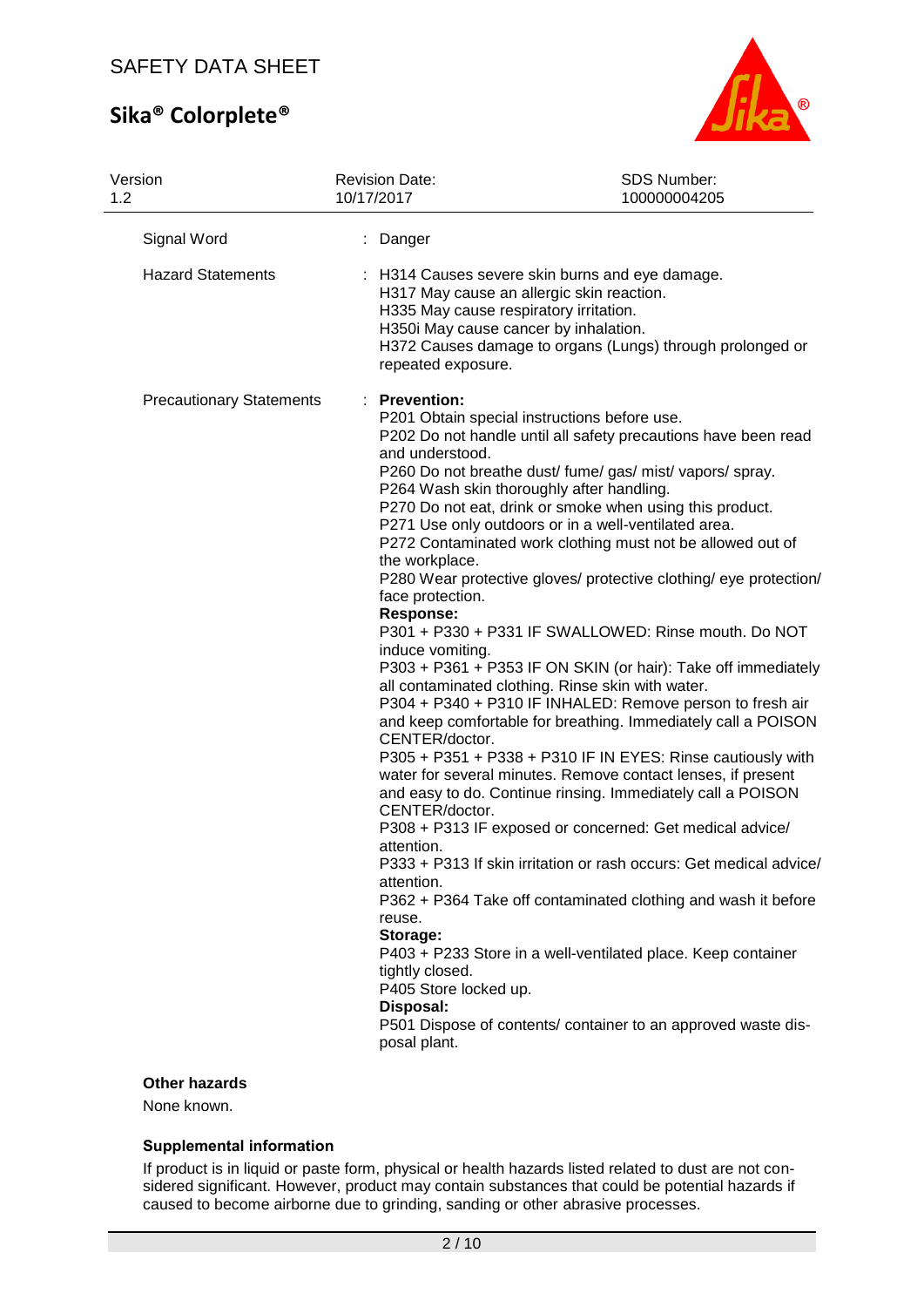

| Version | <b>Revision Date:</b> | <b>SDS Number:</b> |
|---------|-----------------------|--------------------|
| 1.2     | 10/17/2017            | 100000004205       |

### **SECTION 3. COMPOSITION/INFORMATION ON INGREDIENTS**

### **Hazardous ingredients**

| Chemical name      | CAS-No.    | Concentration (% w/w) |
|--------------------|------------|-----------------------|
| Portland cement    | 65997-15-1 | $>=$ 30 $-$ < 40      |
| Quartz (SiO2)      | 14808-60-7 | $>= 30 - 40$          |
| Quartz (SiO2) <5µm | 14808-60-7 | $>= 0.1 - 1.1$        |

### **SECTION 4. FIRST AID MEASURES**

| General advice                                                    |     | Move out of dangerous area.<br>Consult a physician.<br>Show this material safety data sheet to the doctor in attend-<br>ance.                                                                                                                                                                                                                                                                       |
|-------------------------------------------------------------------|-----|-----------------------------------------------------------------------------------------------------------------------------------------------------------------------------------------------------------------------------------------------------------------------------------------------------------------------------------------------------------------------------------------------------|
| If inhaled                                                        |     | : Move to fresh air.<br>Consult a physician after significant exposure.                                                                                                                                                                                                                                                                                                                             |
| In case of skin contact                                           | ty. | : Take off contaminated clothing and shoes immediately.<br>Wash off with soap and plenty of water.<br>Immediate medical treatment is necessary as untreated<br>wounds from corrosion of the skin heal slowly and with difficul-                                                                                                                                                                     |
| In case of eye contact                                            | ÷.  | Small amounts splashed into eyes can cause irreversible tis-<br>sue damage and blindness.<br>In the case of contact with eyes, rinse immediately with plenty<br>of water and seek medical advice.<br>Continue rinsing eyes during transport to hospital.<br>Remove contact lenses.<br>Keep eye wide open while rinsing.                                                                             |
| If swallowed                                                      |     | : Clean mouth with water and drink afterwards plenty of water.<br>Do not induce vomiting without medical advice.<br>Do not give milk or alcoholic beverages.<br>Never give anything by mouth to an unconscious person.<br>Take victim immediately to hospital.                                                                                                                                      |
| Most important symptoms<br>and effects, both acute and<br>delayed |     | : Health injuries may be delayed.<br>corrosive effects<br>irritant effects<br>sensitizing effects<br>carcinogenic effects<br>Cough<br>Respiratory disorder<br>Allergic reactions<br><b>Dermatitis</b><br>See Section 11 for more detailed information on health effects<br>and symptoms.<br>May cause an allergic skin reaction.<br>Causes serious eye damage.<br>May cause respiratory irritation. |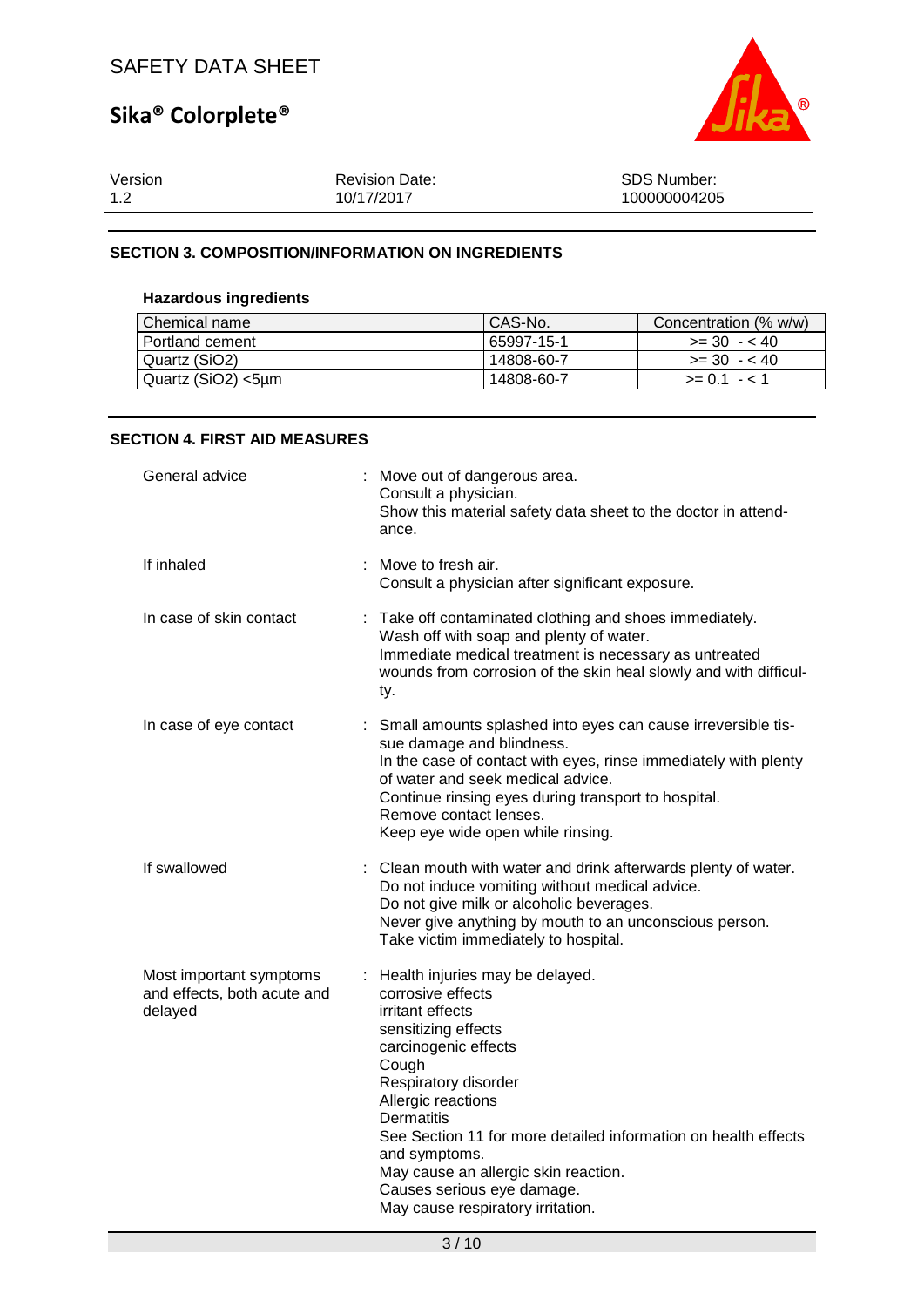

| Version<br>1.2                                    | <b>Revision Date:</b><br>10/17/2017                                  | <b>SDS Number:</b><br>100000004205                                                                                                                                                       |
|---------------------------------------------------|----------------------------------------------------------------------|------------------------------------------------------------------------------------------------------------------------------------------------------------------------------------------|
|                                                   | May cause cancer by inhalation.<br>exposure.<br>Causes severe burns. | Causes damage to organs through prolonged or repeated                                                                                                                                    |
| Notes to physician                                | : Treat symptomatically.                                             |                                                                                                                                                                                          |
| <b>SECTION 5. FIRE-FIGHTING MEASURES</b>          |                                                                      |                                                                                                                                                                                          |
| Suitable extinguishing media                      |                                                                      | : Use extinguishing measures that are appropriate to local cir-<br>cumstances and the surrounding environment.                                                                           |
| Further information                               | must not be discharged into drains.                                  | : Collect contaminated fire extinguishing water separately. This<br>Fire residues and contaminated fire extinguishing water must<br>be disposed of in accordance with local regulations. |
| Special protective equipment<br>for fire-fighters |                                                                      | : In the event of fire, wear self-contained breathing apparatus.                                                                                                                         |

## **SECTION 6. ACCIDENTAL RELEASE MEASURES**

| Personal precautions, protec-<br>tive equipment and emer-<br>gency procedures | : Use personal protective equipment.<br>Avoid breathing dust.<br>Deny access to unprotected persons.                                                                                                                                            |
|-------------------------------------------------------------------------------|-------------------------------------------------------------------------------------------------------------------------------------------------------------------------------------------------------------------------------------------------|
| Environmental precautions                                                     | : Do not flush into surface water or sanitary sewer system.<br>If the product contaminates rivers and lakes or drains inform<br>respective authorities.<br>Local authorities should be advised if significant spillages<br>cannot be contained. |
| Methods and materials for<br>containment and cleaning up                      | : Pick up and arrange disposal without creating dust.<br>Keep in suitable, closed containers for disposal.                                                                                                                                      |

## **SECTION 7. HANDLING AND STORAGE**

| Advice on protection against<br>fire and explosion | : Avoid dust formation. Provide appropriate exhaust ventilation<br>at places where dust is formed.                                                                                                                                                                                                                                                                                                                                                                                                                  |
|----------------------------------------------------|---------------------------------------------------------------------------------------------------------------------------------------------------------------------------------------------------------------------------------------------------------------------------------------------------------------------------------------------------------------------------------------------------------------------------------------------------------------------------------------------------------------------|
| Advice on safe handling                            | : Avoid formation of respirable particles.<br>Avoid exceeding the given occupational exposure limits (see<br>section 8).<br>Do not get in eyes, on skin, or on clothing.<br>For personal protection see section 8.<br>Persons with a history of skin sensitization problems or asth-<br>ma, allergies, chronic or recurrent respiratory disease should<br>not be employed in any process in which this mixture is being<br>used.<br>Smoking, eating and drinking should be prohibited in the ap-<br>plication area. |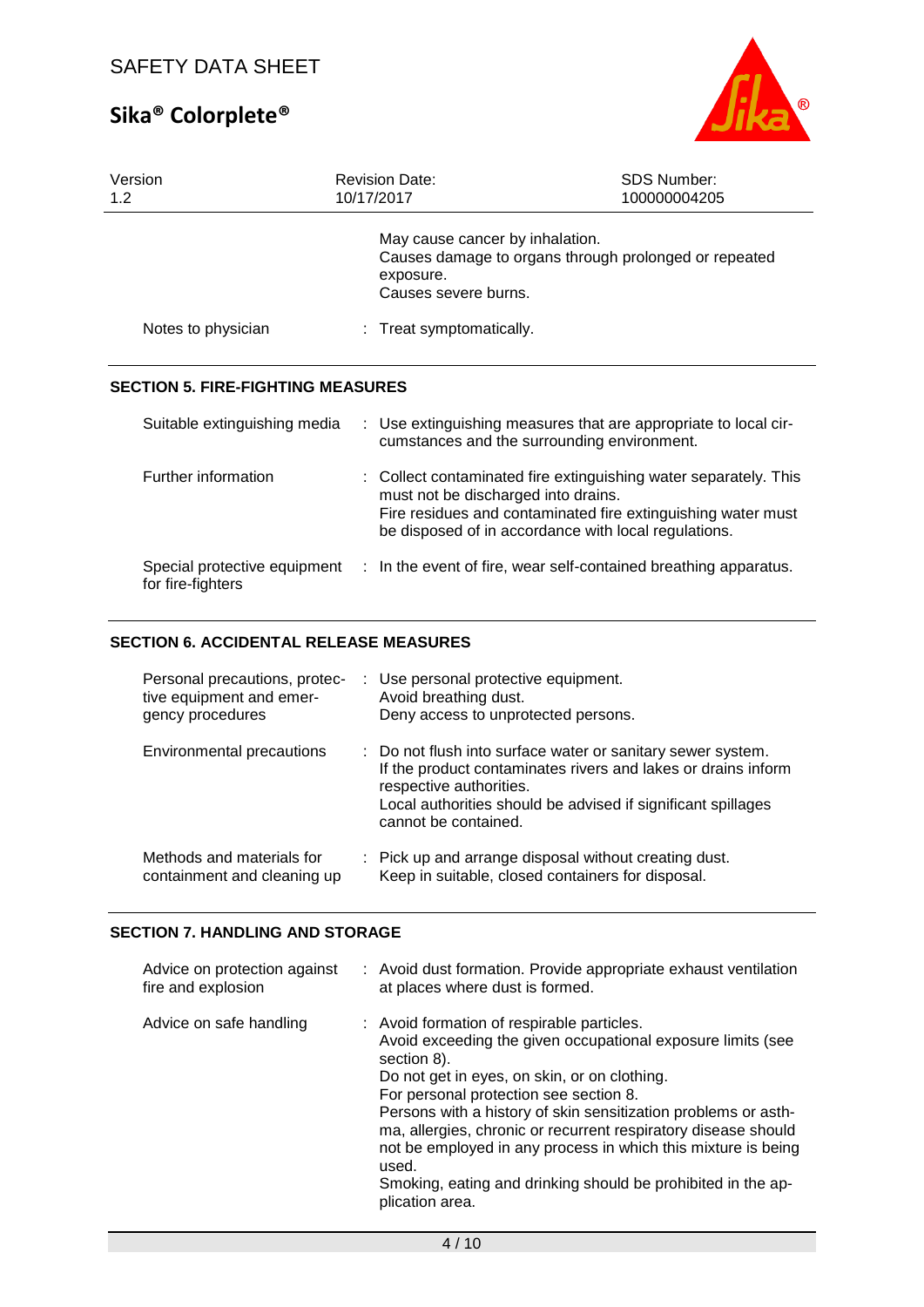

| Version                     | <b>Revision Date:</b>                                                                                                                                                                                                                                   | <b>SDS Number:</b> |
|-----------------------------|---------------------------------------------------------------------------------------------------------------------------------------------------------------------------------------------------------------------------------------------------------|--------------------|
| 1.2                         | 10/17/2017                                                                                                                                                                                                                                              | 100000004205       |
| Conditions for safe storage | Follow standard hygiene measures when handling chemical<br>products.<br>: Prevent unauthorized access.<br>Store in original container.<br>Keep in a well-ventilated place.<br>Observe label precautions.<br>Store in accordance with local regulations. |                    |

# **SECTION 8. EXPOSURE CONTROLS/PERSONAL PROTECTION**

| Ingredients      | CAS-No.    | Value type<br>(Form of<br>exposure) | Control parame-<br>ters / Permissible<br>concentration | <b>Basis</b>     |
|------------------|------------|-------------------------------------|--------------------------------------------------------|------------------|
| Portland cement  | 65997-15-1 | <b>TWA</b>                          | $10$ mg/m $3$                                          | CA AB OEL        |
|                  |            | <b>TWAEV</b>                        | $5$ mg/m $3$                                           | CA QC OEL        |
|                  |            | (respirable                         |                                                        |                  |
|                  |            | dust)                               |                                                        |                  |
|                  |            | TWAEV (to-                          | $10$ mg/m $3$                                          | CA QC OEL        |
|                  |            | tal dust)                           |                                                        |                  |
|                  |            | TWA (Res-                           | 1 $mg/m3$                                              | CA BC OEL        |
|                  |            | pirable)                            |                                                        |                  |
|                  |            | TWA (Res-                           | 1 $mg/m3$                                              | <b>ACGIH</b>     |
|                  |            | pirable frac-                       |                                                        |                  |
|                  |            | tion)                               | $0.1 \text{ mg/m}$                                     | <b>CA ON OEL</b> |
| Quartz (SiO2)    | 14808-60-7 | TWA (Res-<br>pirable frac-          |                                                        |                  |
|                  |            | tion)                               |                                                        |                  |
|                  |            | TWA (Res-                           | 0.025 mg/m3                                            | CA AB OEL        |
|                  |            | pirable par-                        |                                                        |                  |
|                  |            | ticulates)                          |                                                        |                  |
|                  |            | <b>TWAEV</b>                        | $0.1$ mg/m $3$                                         | CA QC OEL        |
|                  |            | (respirable                         |                                                        |                  |
|                  |            | dust)                               |                                                        |                  |
|                  |            | TWA (Res-                           | $0.025$ mg/m3                                          | <b>CA BC OEL</b> |
|                  |            | pirable)                            | (Silica)                                               |                  |
|                  |            | TWA (Res-                           | $0.025$ mg/m3                                          | <b>ACGIH</b>     |
|                  |            | pirable frac-                       | (Silica)                                               |                  |
|                  |            | tion)                               |                                                        |                  |
| titanium dioxide | 13463-67-7 | <b>TWA</b>                          | 10 mg/m3                                               | CA AB OEL        |
|                  |            | TWAEV (to-                          | 10 mg/m3                                               | CA QC OEL        |
|                  |            | tal dust)                           |                                                        |                  |
|                  |            | <b>TWA (Total</b><br>dust)          | $10$ mg/m $3$                                          | <b>CA BC OEL</b> |
|                  |            | TWA (respir-                        |                                                        | <b>CA BC OEL</b> |
|                  |            | able dust                           | $3$ mg/m $3$                                           |                  |
|                  |            | fraction)                           |                                                        |                  |
|                  |            | <b>TWA</b>                          | 10 mg/m3                                               | <b>ACGIH</b>     |
|                  |            |                                     | (Titanium dioxide)                                     |                  |
|                  |            | <b>TWA</b>                          | 10 mg/m3                                               | <b>ACGIH</b>     |
|                  |            |                                     | (Titanium dioxide)                                     |                  |

# **Ingredients with workplace control parameters**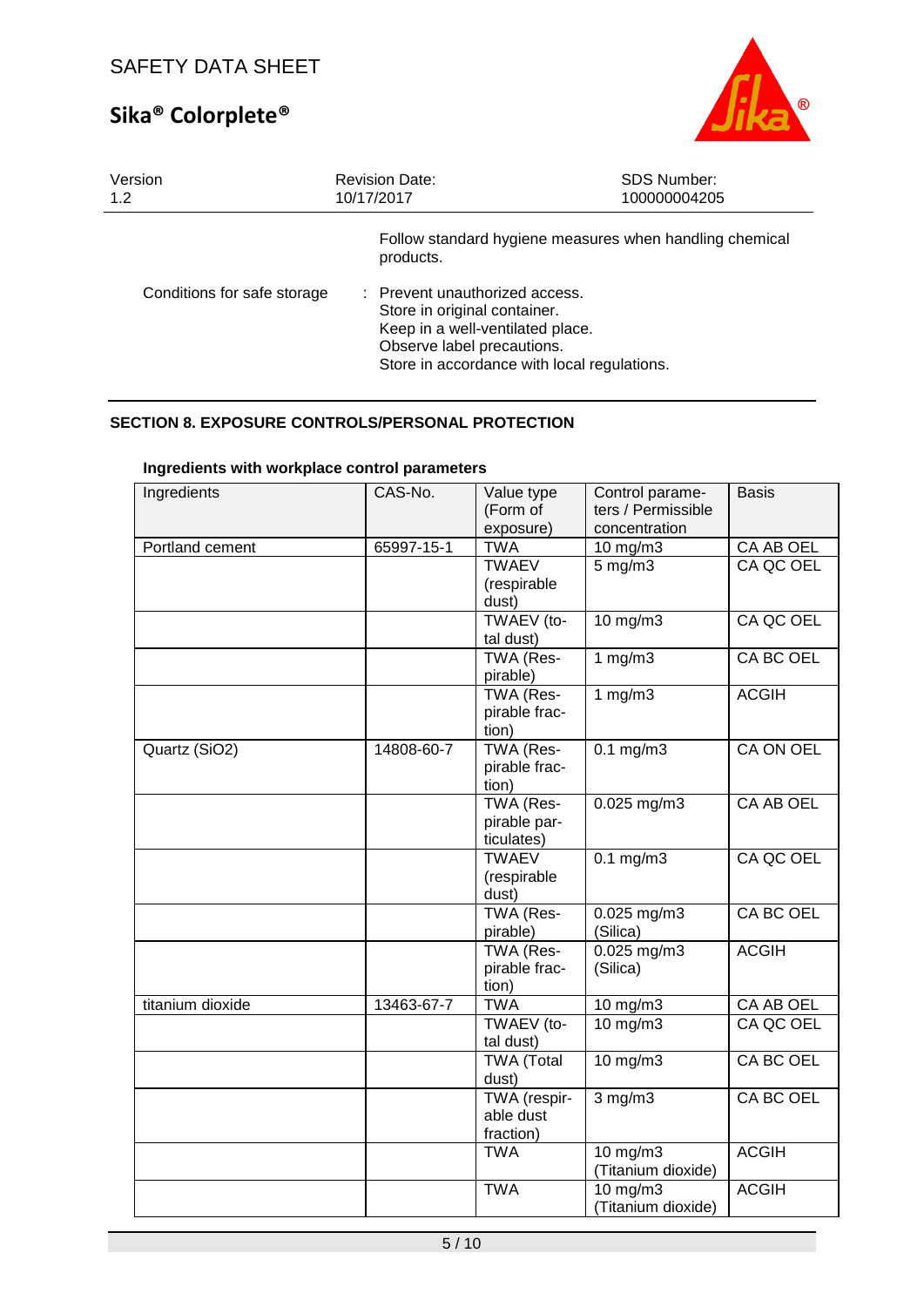

| Version<br>1.2                |  | <b>Revision Date:</b><br>10/17/2017   | SDS Number:<br>100000004205                                                                                       |                                                                                                                                                                                                                                                                                                                          |              |  |
|-------------------------------|--|---------------------------------------|-------------------------------------------------------------------------------------------------------------------|--------------------------------------------------------------------------------------------------------------------------------------------------------------------------------------------------------------------------------------------------------------------------------------------------------------------------|--------------|--|
| Quartz (SiO2) <5µm            |  | 14808-60-7                            | TWA (Res-<br>pirable frac-<br>tion)                                                                               | $0.1$ mg/m $3$                                                                                                                                                                                                                                                                                                           | CA ON OEL    |  |
|                               |  |                                       | TWA (Res-<br>pirable par-<br>ticulates)                                                                           | $0.025$ mg/m3                                                                                                                                                                                                                                                                                                            | CA AB OEL    |  |
|                               |  |                                       | <b>TWAEV</b><br>(respirable<br>dust)                                                                              | $0.1$ mg/m $3$                                                                                                                                                                                                                                                                                                           | CA QC OEL    |  |
|                               |  |                                       | TWA (Res-<br>pirable)                                                                                             | 0.025 mg/m3<br>(Silica)                                                                                                                                                                                                                                                                                                  | CA BC OEL    |  |
|                               |  |                                       | TWA (Res-<br>pirable frac-<br>tion)                                                                               | 0.025 mg/m3<br>(Silica)                                                                                                                                                                                                                                                                                                  | <b>ACGIH</b> |  |
| <b>Engineering measures</b>   |  | ed or statutory limits.               |                                                                                                                   | Use of adequate ventilation should be sufficient to control<br>worker exposure to airborne contaminants. If the use of this<br>product generates dust, fumes, gas, vapor or mist, use pro-<br>cess enclosures, local exhaust ventilation or other engineer-<br>ing controls to keep worker exposure below any recommend- |              |  |
| Personal protective equipment |  |                                       |                                                                                                                   |                                                                                                                                                                                                                                                                                                                          |              |  |
| Respiratory protection        |  |                                       | sessment indicates this is necessary.                                                                             | Use a properly fitted NIOSH approved air-purifying or air-fed<br>respirator complying with an approved standard if a risk as-                                                                                                                                                                                            |              |  |
|                               |  |                                       | imum expected contaminant concentration                                                                           | The filter class for the respirator must be suitable for the max-<br>(gas/vapor/aerosol/particulates) that may arise when han-<br>dling the product. If this concentration is exceeded, self-<br>contained breathing apparatus must be used.                                                                             |              |  |
| Hand protection               |  |                                       |                                                                                                                   |                                                                                                                                                                                                                                                                                                                          |              |  |
| Remarks                       |  | essary.                               |                                                                                                                   | : Chemical-resistant, impervious gloves complying with an<br>approved standard should be worn at all times when handling<br>chemical products if a risk assessment indicates this is nec-                                                                                                                                |              |  |
| Eye protection                |  |                                       |                                                                                                                   | : Safety eyewear complying with an approved standard should<br>be used when a risk assessment indicates this is necessary.                                                                                                                                                                                               |              |  |
| Skin and body protection      |  | cific work-place.                     |                                                                                                                   | : Choose body protection in relation to its type, to the concen-<br>tration and amount of dangerous substances, and to the spe-                                                                                                                                                                                          |              |  |
| Hygiene measures              |  | the product.<br>Avoid breathing dust. | : Avoid contact with skin, eyes and clothing.<br>before entering eating areas.<br>Wash thoroughly after handling. | Wash hands before breaks and immediately after handling<br>Remove contaminated clothing and protective equipment                                                                                                                                                                                                         |              |  |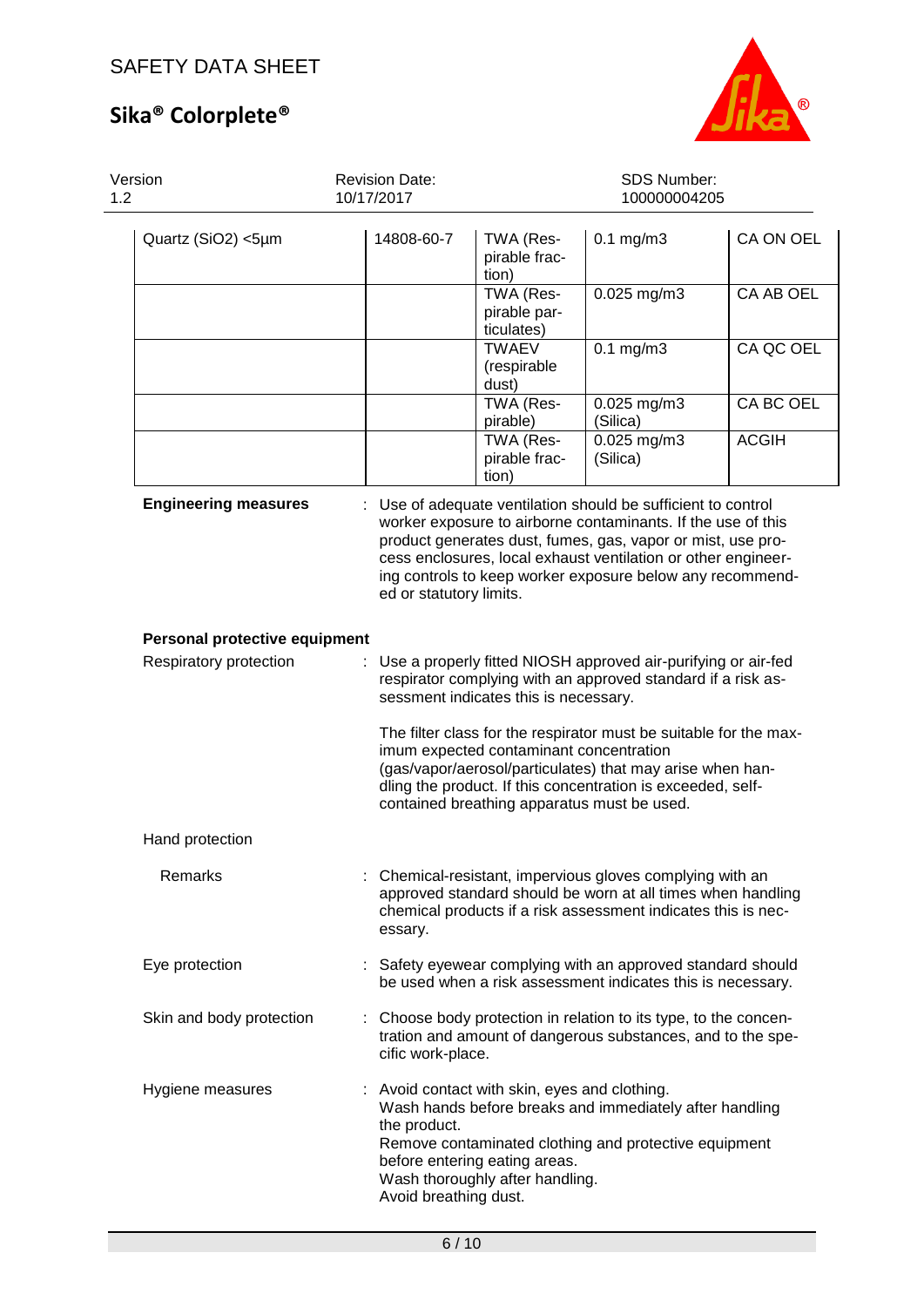

Version 1.2

Revision Date: 10/17/2017

SDS Number: 100000004205

# **SECTION 9. PHYSICAL AND CHEMICAL PROPERTIES**

| Appearance                                 |                      | powder              |
|--------------------------------------------|----------------------|---------------------|
| Color                                      |                      | various             |
| Odor                                       | $\ddot{\phantom{a}}$ | none                |
| <b>Odor Threshold</b>                      | t.                   | No data available   |
| pH                                         |                      | Not applicable      |
| Melting point/range / Freezing<br>point    |                      | : No data available |
| Boiling point/boiling range                | t.                   | No data available   |
| Flash point                                | t                    | Not applicable      |
| Evaporation rate                           | ÷                    | No data available   |
| Flammability (solid, gas)                  | t.                   | No data available   |
| Upper explosion limit                      | t.                   | No data available   |
| Lower explosion limit                      |                      | No data available   |
| Vapor pressure                             | ÷                    | No data available   |
| Relative vapor density                     | ÷                    | No data available   |
| Density                                    | t,                   | Not applicable      |
| Solubility(ies)<br>Water solubility        | İ,                   | insoluble           |
| Partition coefficient: n-<br>octanol/water |                      | No data available   |
| Autoignition temperature                   | t.                   | No data available   |
| Decomposition temperature                  |                      | : No data available |
| Viscosity<br>Viscosity, dynamic            | t.                   | No data available   |
| Viscosity, kinematic                       |                      | Not applicable      |
| <b>Explosive properties</b>                |                      | No data available   |
| Molecular weight                           |                      | No data available   |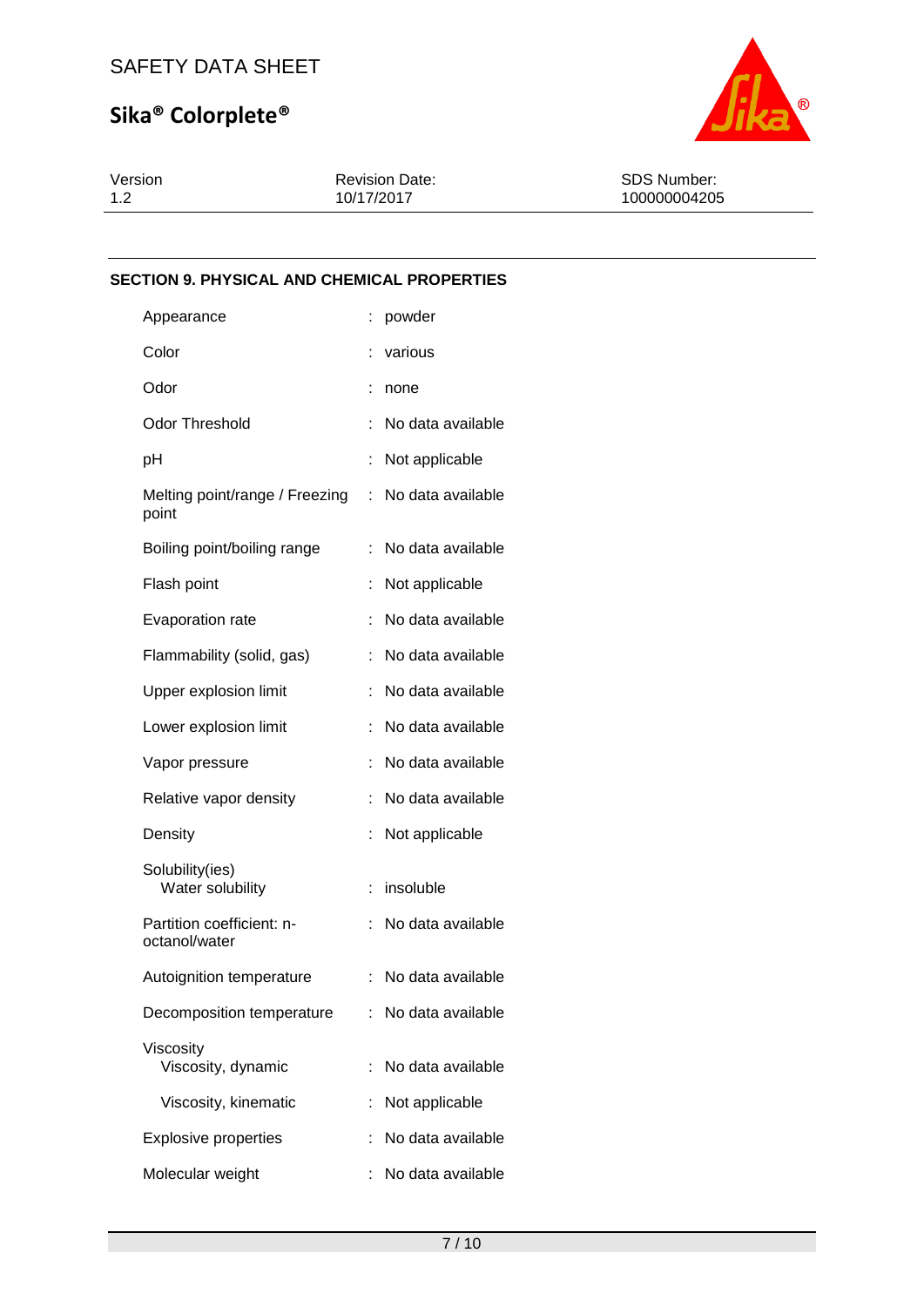

| Version<br>1.2                              | <b>Revision Date:</b><br>10/17/2017 | SDS Number:<br>100000004205                                   |  |  |  |
|---------------------------------------------|-------------------------------------|---------------------------------------------------------------|--|--|--|
|                                             |                                     |                                                               |  |  |  |
| <b>SECTION 10. STABILITY AND REACTIVITY</b> |                                     |                                                               |  |  |  |
| Reactivity                                  |                                     | : No dangerous reaction known under conditions of normal use. |  |  |  |

| Chemical stability                      | : The product is chemically stable.            |
|-----------------------------------------|------------------------------------------------|
| Possibility of hazardous reac-<br>tions | : Stable under recommended storage conditions. |
| Conditions to avoid                     | : No data available                            |
| Incompatible materials                  | : No data available                            |

No decomposition if stored and applied as directed.

### **SECTION 11. TOXICOLOGICAL INFORMATION**

### **Acute toxicity**

Not classified based on available information.

**Skin corrosion/irritation**

Causes severe burns.

**Serious eye damage/eye irritation**

Causes serious eye damage.

#### **Respiratory or skin sensitization**

Skin sensitization: May cause an allergic skin reaction. Respiratory sensitization: Not classified based on available information.

#### **Germ cell mutagenicity**

Not classified based on available information.

#### **Carcinogenicity**

May cause cancer by inhalation.

#### **Reproductive toxicity**

Not classified based on available information.

#### **STOT-single exposure**

May cause respiratory irritation.

#### **STOT-repeated exposure**

Causes damage to organs (Lungs) through prolonged or repeated exposure.

#### **Aspiration toxicity**

Not classified based on available information.

# **SECTION 12. ECOLOGICAL INFORMATION**

**Ecotoxicity** No data available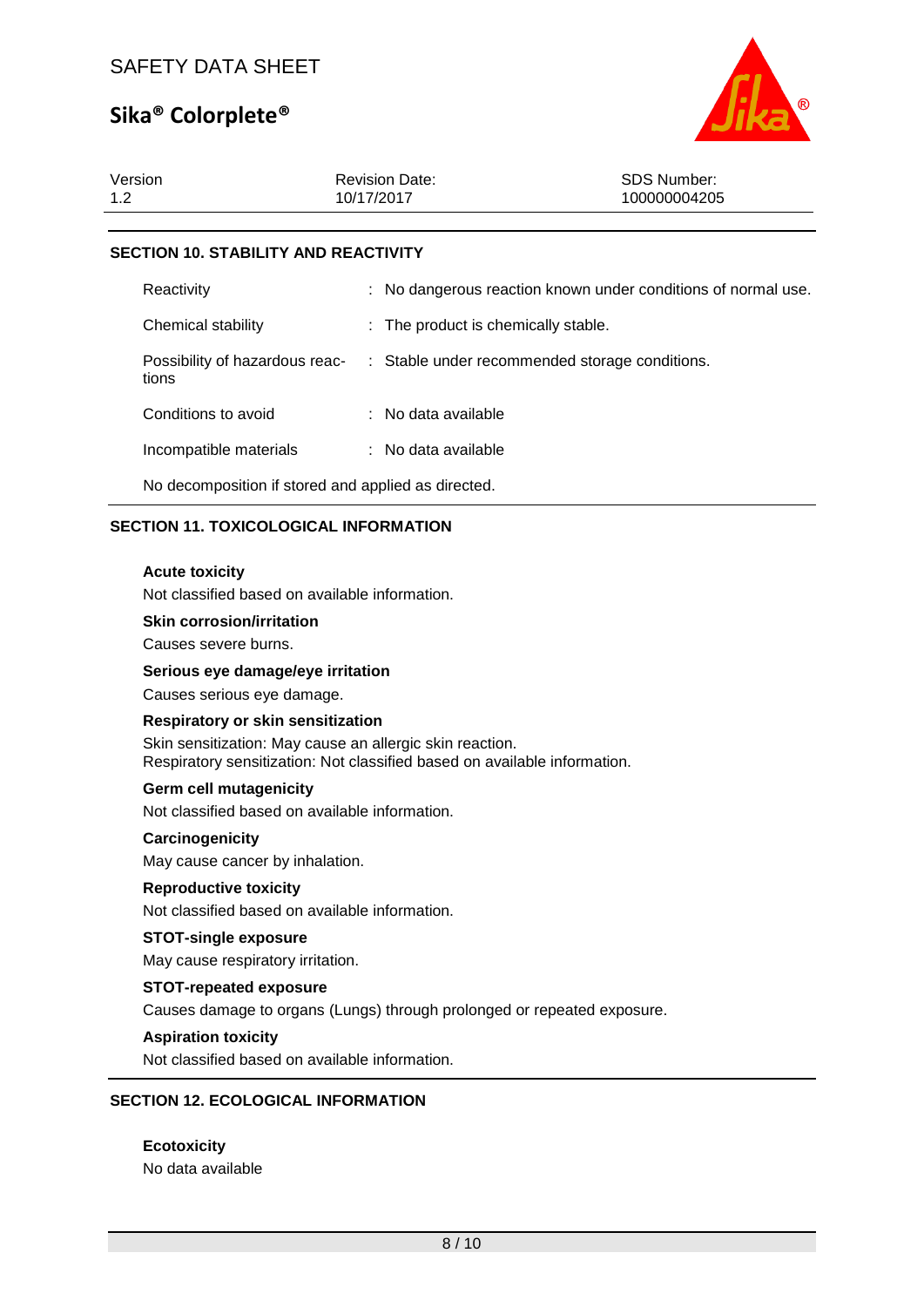

|                       | <b>SDS Number:</b><br>100000004205                                                                              |
|-----------------------|-----------------------------------------------------------------------------------------------------------------|
|                       |                                                                                                                 |
|                       |                                                                                                                 |
|                       |                                                                                                                 |
|                       |                                                                                                                 |
|                       |                                                                                                                 |
| tainer in a safe way. | : Do not empty into drains; dispose of this material and its con-                                               |
|                       | <b>Revision Date:</b><br>10/17/2017<br><b>Persistence and degradability</b><br><b>Bioaccumulative potential</b> |

### **SECTION 13. DISPOSAL CONSIDERATIONS**

| <b>Disposal methods</b> |                                                                                                                                                                                                                               |
|-------------------------|-------------------------------------------------------------------------------------------------------------------------------------------------------------------------------------------------------------------------------|
| Waste from residues     | : Disposal of this product, solutions and any by-products should<br>at all times comply with the requirements of environmental<br>protection and waste disposal legislation and any regional<br>local authority requirements. |
| Contaminated packaging  | : Empty containers should be taken to an approved waste han-<br>dling site for recycling or disposal.                                                                                                                         |

#### **SECTION 14. TRANSPORT INFORMATION**

**Domestic regulation TDG (road/train)** Not dangerous goods **International Regulations IATA-DGR** Not dangerous goods **IMDG-Code** Not dangerous goods

**Transport in bulk according to Annex II of MARPOL 73/78 and the IBC Code** Not applicable for product as supplied.

### **SECTION 15. REGULATORY INFORMATION**

### **Canadian lists**

No substances are subject to a Significant New Activity Notification.

#### **SECTION 16. OTHER INFORMATION**

Revision Date : 10/17/2017